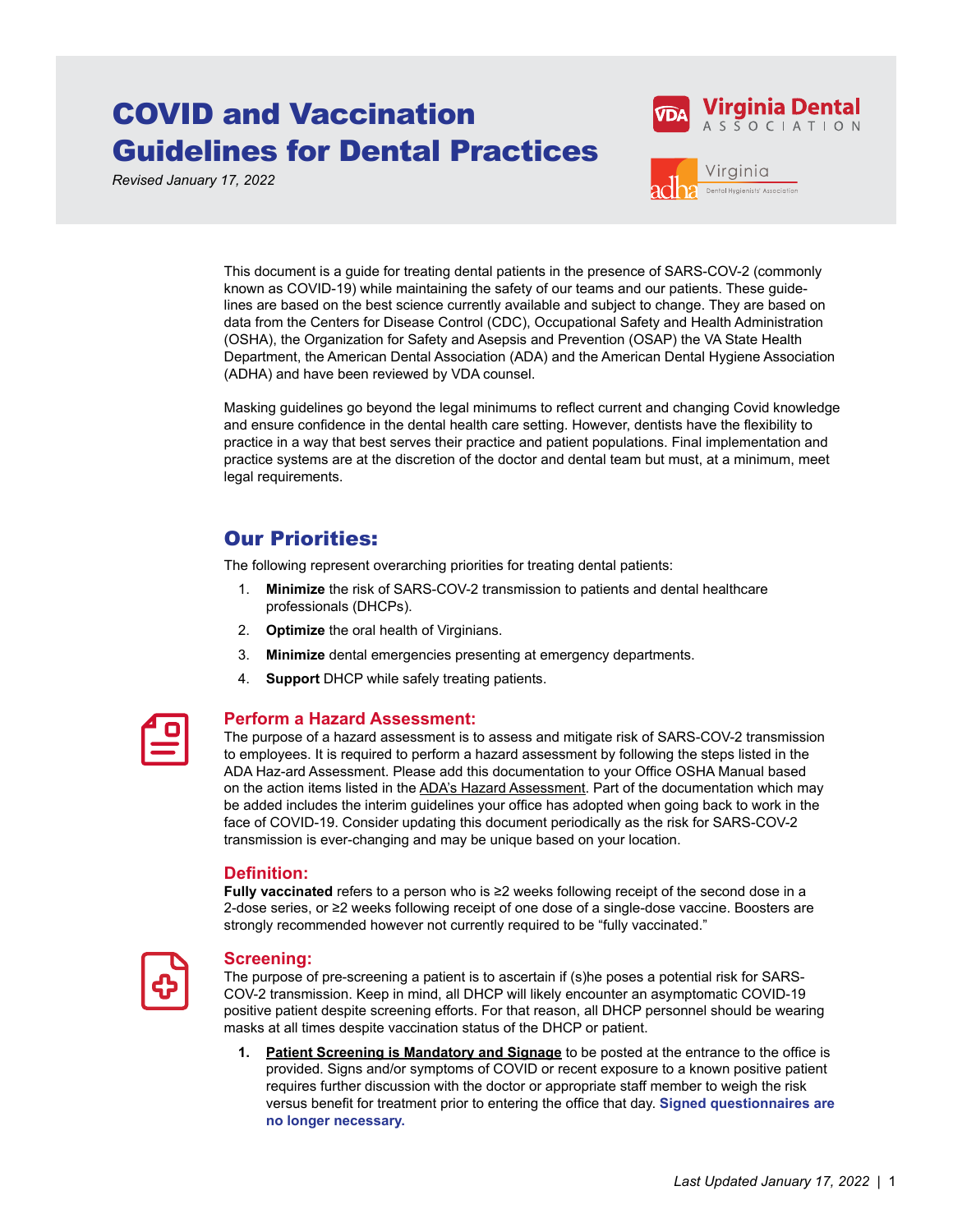- 2. **If the patient reports that (s)he is SARS-COV-2 positive**, it is best to delay treatment until (s)he has been asymptomatic for ten days without the use of fever reducing medication. If treatment cannot wait, then have a discrete plan for treating a COVID-19 positive patient. Consider treatment in a hospital or an office with appropriate environmental controls.
- 3. **Restricted Office Entry**: Let patients know of office policy limiting companions on their trip to the office to only essential people to reduce the number of people in the office and the potential for unnecessary exposure to the virus. All patients and companions should be masked at all times except for when receiving dental treatment.
- 4. **Vaccines**: Whereas patients who have been vaccinated pose little risk of viral transmission, there is no universally accepted method to verify vaccination. Furthermore, given the potential for variants not covered by the vaccine, **screening is mandatory as previously described and patients with symptoms of COVID-19 should be rescheduled and evaluated as per Number 2 above.**



#### **Reception Area:**

The purpose of minimizing patients in the reception area of the office, and maintaining social distancing is to decrease the risk of exposure and/or transmission.

- 1. **Masks**: It is recommended that all patients/parents wear masks to their appointments and the office should provide if needed. Masking in the practice for patients is recommended by the task force to prevent asymptomatic breakthrough infections from spreading in offices, but is not required, at this time, by law.
- 2. **Hand Washing**: Hand sanitizer (> 60% alcohol) should be placed at the office entrance for patients to use when entering or leaving the office. Frequent hand washing is encouraged and when possible, prop doors open to limit surface contamination.
- 3. **Remove Non-essential Items**: Coffee machines and any other edible items that would require mask removal are discouraged.
- 4. **Barriers**: Dental offices should use physical barriers (i.e. a plexiglass barrier) and/or ensure that appropriate PPE is worn by reception staff.
- 5. **Social Distancing**: Dental offices should instill social distancing measures in all areas of the office when possible (6 feet of separation). Patients and companions, whether or not vaccinated, may wait in the reception area while maintaining a social distance, wearing a mask and avoiding con-tact with others.



#### **Dental Treatment and Hygiene:**

The purpose is to keep the risk of SARS-COV-2 transmission to a minimum while maintaining a patient's oral health. Every effort should be made to minimize aerosols and keep number of staff in the operatory to the minimum required.

- 1. **Procedures**: There are no limitations on procedures performed with appropriate PPE and adhering to universal precautions including transmission-based precautions for COVID-19.
- 2. **Masks**: Some treatment may potentially generate infectious aerosols containing viral particles, and masks that minimize viral transmission are recommended. Given the highly contagious SARS-COV-2 virus and potential variants, either an N95 (preferred) or approved KN95 respirator or a level 3 surgical mask are recommended.
- 3. **Scaling and Polishing**: No restrictions. If ultrasonic scalers are used, the use of highvolume suction is recommended.
- 4. **Nitrous Oxide**: Use disposable nasal hoods; tubing should be either disposable or sterilizable according to the manufacturer's recommendation
- 5. **Follow-Up**: All treated patients should be informed to contact the office if they exhibit any signs or symptoms of COVID-19 within 48 hours after their appointments. **[See Steps to take](https://www.ada.org/resources/practice?utm_source=cpsorg&utm_medium=covid-main-lp&utm_content=cv-whenapatienttestspositiveforcv&utm_campaign=covid-19)  [if a patient tests positive.](https://www.ada.org/resources/practice?utm_source=cpsorg&utm_medium=covid-main-lp&utm_content=cv-whenapatienttestspositiveforcv&utm_campaign=covid-19)**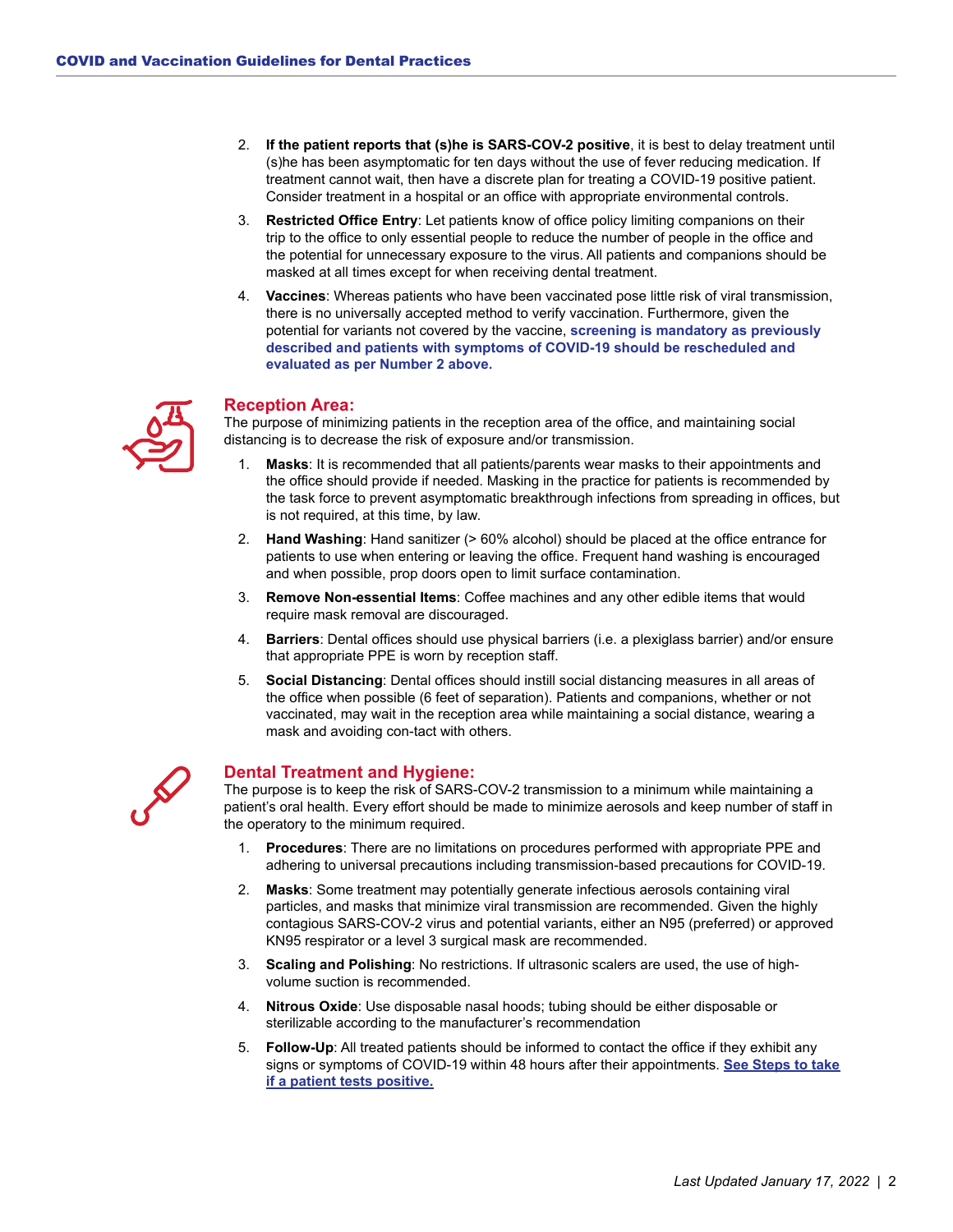#### **Front Desk/Auxiliary Staff Recommendations:**

1. **Staff Screening**: Screening and self-monitoring is recommended for all employees regardless of vaccination status using the [Employee Self-Monitoring Protocol](https://sitefinity.ada.org/docs/librariesprovider51/resources/self-monitoring.pdf?sfvrsn=83c7f98a_2). The Protocol can be posted in a common area and should be provided to each employee (in person or via email) and a copy kept in the office OSHA manual. **Daily logs are no longer necessary regardless of vaccination status.**



**Learn more about the [CDC's](https://www.cdc.gov/coronavirus/2019-ncov/your-health/quarantine-isolation.html)  [Quarantine](https://www.cdc.gov/coronavirus/2019-ncov/your-health/quarantine-isolation.html)  [and Isolation](https://www.cdc.gov/coronavirus/2019-ncov/your-health/quarantine-isolation.html)  [Guidelines](https://www.cdc.gov/coronavirus/2019-ncov/your-health/quarantine-isolation.html).**

#### **Testing, Vaccines and Exposures**

- 1. Vaccines work well to keep those vaccinated from becoming ill; however, we are still learning how long the vaccine supplies immunity and if current vaccines provide protection for new variants. For these reasons, **fully vaccinated individuals should keep taking mitigation precautions while at work to avoid unnecessary exposures.**
- 2. Boosters are strongly recommended for DHCP as per federal recommendations.
- 3. Up-to-date, vaccinated DHCP may gather with other fully vaccinated employees indoors without wearing masks or physical distancing in private nontreatment areas; however, this may pose an unnecessary exposure risk to DHCP.
- 4. Definitions:
	- **a. Up to date** on vaccinations means a [completed FDA vaccine series AND](https://www.cdc.gov/coronavirus/2019-ncov/vaccines/stay-up-to-date.html)  [recommended booster](https://www.cdc.gov/coronavirus/2019-ncov/vaccines/stay-up-to-date.html)
	- **b. Close Contact**: less than 6 feet away for a cumulative 15 minutes
	- **c. Quarantine** if exposed
	- **d. Isolate** if sick or test positive

| IF exposed to<br>COVID-19 and<br><b>NOT up to date</b><br>on vaccinations                             | <b>Quarantine for</b><br>at least 5 days<br>Wear a mask if you<br>must be around others<br>Get tested even if<br>symptoms do not<br>develop at least 5 days<br>after close contact with<br>someone with COVID-19 | After quarantine:<br><b>Watch for symptoms</b><br>for an additional 5 days<br>If you develop<br>symptoms, isolate<br>immediately and retest | <b>Take precautions</b><br>for 10 days<br>Wear a mask for<br>10 full days<br><b>Avoid Travel or</b><br>being around anyone<br>considered high-risk<br>for COVID-19 |
|-------------------------------------------------------------------------------------------------------|------------------------------------------------------------------------------------------------------------------------------------------------------------------------------------------------------------------|---------------------------------------------------------------------------------------------------------------------------------------------|--------------------------------------------------------------------------------------------------------------------------------------------------------------------|
| IF exposed<br>to COVID-19<br>and ARE up<br>to date with<br>vaccinations                               | No quarantine required<br>Get tested even if you<br>don't develop symptoms<br>at least 5 days after<br>close contact with<br>someone with COVID-19                                                               | <b>Watch for symptoms</b><br>for an additional 5 days<br>If you develop<br>symptoms, isolate<br>immediately and retest                      | <b>Take precautions</b><br>for 10 days<br>Wear a mask for<br>10 full days<br><b>Avoid Travel or</b><br>being around anyone<br>considered high-risk<br>for COVID-19 |
| IF you test<br>positive for<br>COVID-19 or<br>have symptoms<br>regardless of<br>vaccination<br>status | <b>Isolate for 5 days and</b><br>wear a mask if you<br>must be around others                                                                                                                                     | Regardless of<br>symptoms, isolation<br>ends after 5 full days                                                                              | <b>Take precautions</b><br>for 10 days<br>Wear a mask for<br>10 full days<br><b>Avoid Travel or</b><br>being around anyone<br>considered high-risk<br>for COVID-19 |

e. To calculate isolation: Day 0 is the first day of symptoms or a positive test, Day 1 is first full day *after* symptoms develop or a test was collected.